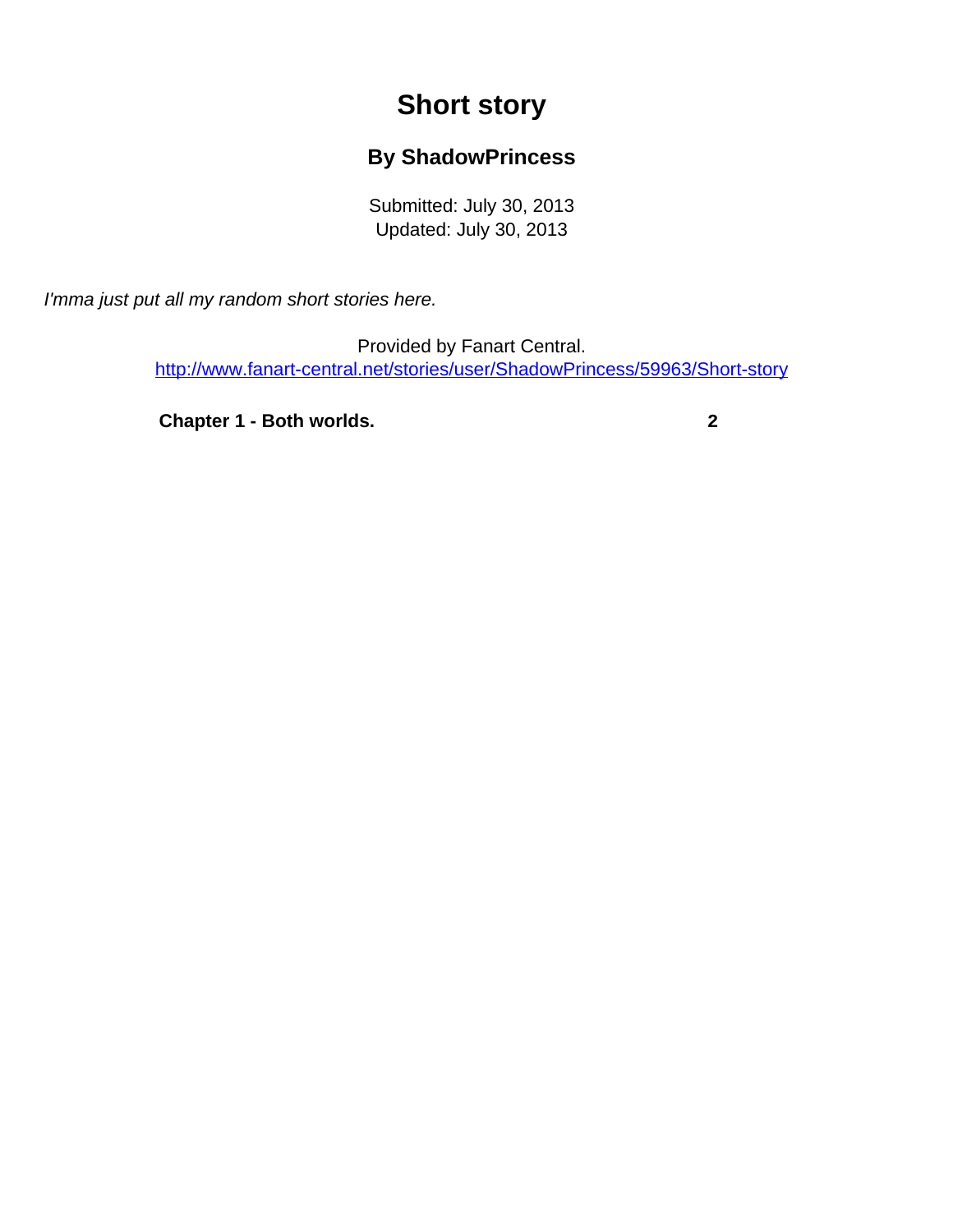## **1 - Both worlds.**

<span id="page-1-0"></span>Once upon a time there was an angel. He was young, and beautiful,Kind, and gentle, and so very much beloved.

Everything an angel should of been and then some. Like everything though he had a fault. No one knew why

no one blamed him. To be honest no one even told him.

but there..plain as day you could see. That the angels wings were made of stone.

They weren't ugly by any means in fact quite the opposite. They were marble. Shiny and smooth. Everyone always complimented him on them

and though he could not see them he was proud of his wings. They were his glory.

yet every day he would wonder why he couldn't fly with his friends.

He never felt their weight of course. Never knew they were like that. Being born with them like that he's never had to adjust.

they've just always been, always were, and always will be, Perfect marble wings.

One day though he got up the courage. **"My wings are my glory. My wings are my pride. They will not fail me."** he said to himself.

Unaware...and unafraid he jumped from the cloud to join his friends.

and they watched.

In horror the other angels watched frozen in shock as he fell down screaming past the clouds till they couldn't see him.

and his wings shattered all around him as he hit solid ground. The pain screamed out of him and he cried **"MY WINGS!"** he cried and cried **"HELP ME!"** his shouts fell upon deaf ears.

for no angel was allowed beyond the clouds. Not one. and he had no wings to fly up. Never did.

He felt just as shattered as his wings. So small on the ground; a world away from home. A new world no one even lived on and he was alone and afraid and begging to leave.

Soon the sky turned black. It's never done that before. It was always bright. He gasped in amazement at the sky. The sun that filled him with love had turned silver. The black sky has holes where the shining sky peaked through.

It was a strange beauty but a pain in his chest told him everything was alright.